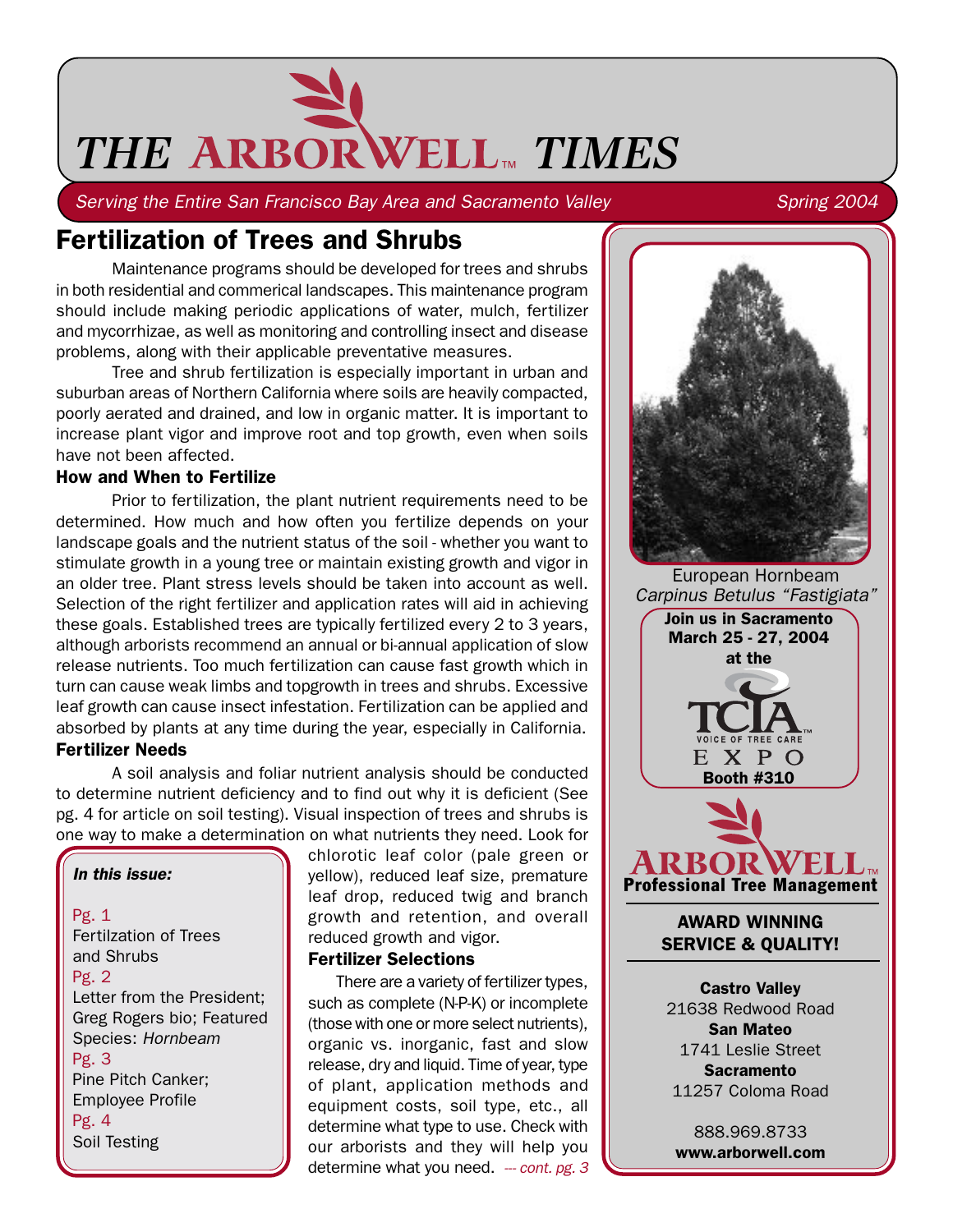

# From the President....

The Arborwell Times continues to receive thoughtful and positive feedback each quarter that we send it out. This latest publication has been reduced to a more manageable size to condense the articles and information for a quicker and easier read. I am glad to hear from those who take the time to read Arborwell Times and happy to know it is not

always put in the junk mail pile.

All of our locations are busy with the new Hewlett Packard contract. We were pleased to be awarded a four year contract to maintain all HP sites in the bay area and Sacramento. Stanford Shopping Center has signed up for another year of service to provide plant health care, pruning, removal, and holiday lighting services. Arborwell was awarded the **Sand Hill Road** widening project and the first phase is complete. This is a large project that includes removal, pruning and relocation of native oak trees.

Our Sacramento office is off to a great start thanks to the hard work of Greg Rogers. Greg has been busy developing relationships and building his portfolio of work in the Sacramento Valley. I would like to welcome all of our newly signed customers to Arborwell and thank them for the business!

The Plant Health Care department is getting booked up as we prepare for the spring management of insects and disease. Our 100% organic fertilizer, Full Bloom, is ready for the flower and vegetable gardens. This is a wonderful, safe product that will enhance all your vegetables and annual color.

Many people ask me what is wrong with the pine trees along the highways. The dead tips and unsightly branches are the result of Pine Pitch Canker. Page 3 will give a brief synopsis of this troublesome disease and some recommendations. The message should be clear, do not plant Monterey Pine trees!

Thank you for reading The Arborwell Times, and don't forget to take care of your trees this year!

# **Featured Species:** European Hornbeam, Carpinus Betulus "Fastigiata"

Native to Europe and Asia Minor, the "Fastigiata" variety of the European Hornbeam is a beautiful specimen tree to have in any garden. It can be used as a screen from neighbors or along walls for coverage due to its dense branching.

This dense, pyramidal tree grows to 40 feet in height and eventually as broad as it is tall. It has drooping outer branches and furrowed gray bark.

The leaves are 2 to 5 inches long, have a saw-tooth edge to them, and turn yellow to orange in the fall. Fruit bracts appear in the fall as well. Yellow catkins appear in the spring (see photo). The tree does best in full sun but can tolerate light shade. It does well in most soils with adequate drainage - even in the San Francisco Bay area's clay soils.

Even though it is a deciduous tree it can provide leaves throughout the year, making it ideal for screens and hedges. With its columnar growth habit, it will still provide the needed coverage when planted in rows.

Though resistant to many diseases and insects, borers and scale can be a problem if it is not monitored.

European Hornbeam is somewhat sensitive to being

# A New Account Manager For the Sacramento Valley!

Greg Rogers has joined the company as our Sacramento Manager. Greg brings over 10 years experience in the arboriculture industry to the company.

He has a BS degree in Forestry and Natural Resources from Cal Poly-San Luis Obispo with an emphasis in Environmental Management and a concentration in Botany. He has worked with Arbor Care in San Jose and then in



Sacramento, his home. Since working in the Sacramento area, Greg has been involved in a wide variety of tree projects and is a member of the American

Society of Consulting Arborists and an ISA Certified Arborist.





transplanted in the fall, and care should be taken to amend the soil, fertilize, water thoroughly, mulch adequately, and avoid winter salt spray, to enhance survival chances during the first winter.

This tree will be a nice addition to any landscape. Let us plant one for you!  $\sim$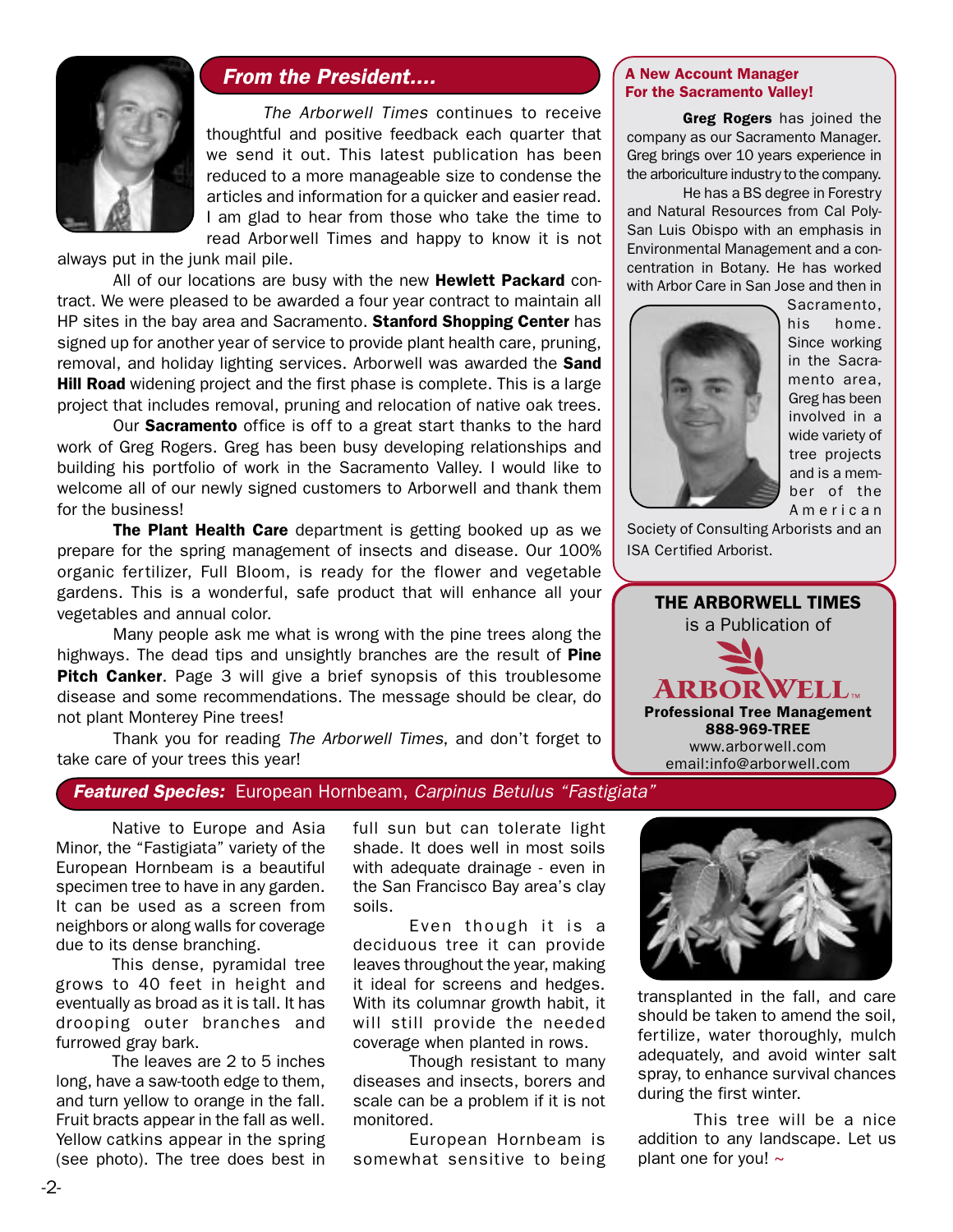# Pine Pitch Canker

There is growing concern that biological the damage from a serious disease control has of pines spreading throughout yet been de-California called Pine Pitch Canker veloped for could devastate a large number and Pitch Canvariety of pine species. The most susceptible species to date appear to be Monterey (Pinus radiata) and Bishop (Pinus muricata) pines. Usually found in the southeastern states, this disease was detected in California in 1986 on Monterey pines in Santa Cruz County. Now detected in 13 different species in California, the concern is for containment.

Fusarium circinatum or pine pitch canker is a fungus that is transmitted by bark, cone and twig beetles whose dispersal may carry the disease to new locations. Pitch canker is now found in 17 counties from Mendocino to San Diego.

Symptoms consist mostly of browning and dieback of branch tips, wilting of new growth, and resin exuding profusely from the site of infection. Trunk cankers appear after adjacent branch death (see photo).

Current research suggest that infection is primarily through wounds caused by insects known to carry the disease. The disease can also be carried on seeds of infected trees resulting in developing seedlings that are also infected. Death of trees may result from the effects of the disease itself, from infesting insects in weakened trees, or a combination of both. No effective chemical or become infected. ~

ker. Management of the disease is therefore limited to minimizing thespread of the disease by pruning



infected limbs. This will not stop it, but slow down its spread. Management efforts that may have some effect on minimizing the spread of the disease are:

- Removal and disposal of all infected trees.
- Sterilization of all pruning tools between trees.
- Avoiding pruning or removal of

 trees during periods of wind/rain. With the popularity of the Monterey and other pines as landscape trees, this disease may prove to be devastating both aesthetically and financially to commercial interests, homeowners, and parklands.

#### Recommendations

Begin replacement plantings of nonsusceptible species. Monitor all susceptible species regularly. Plan and budget now for removal and replacement of trees should they



### Employee Profile - Jonathan Cardenas

Jonathan grew up in the landscape business working for his father's company, Crystal Springs Landscape. He then worked for three years with Arbor Essence.

He became a Certified Arborist and has been working with Arborwell since 2001.

He specializes in residential customer service but maintains numerous commercial accounts as well.

We're pleased to have him at Arborwell!

#### Fertilization of Trees & Shrubs, cont from pg. 1.

#### Application Methods

Fertilizers can be applied either directly or indirectly to trees and shrubs. When you fertilize your lawn, the surrounding plants absorb some of the fertilizer leading to indirect fertilization. Direct application such as sub-surface injection, is generally the most effective. Fertilizer should be applied over as much of the plant's root zone as possible, usually twice the area of the dripline.

# Fertilizer Rates and Timing

Rates depend on the type of plant, with younger trees and shrubs receiving higher rates than mature plants. Fertilization used to be based on trunk size or caliper, but is now based on root system spread.

Rates also depend on whether the plant is growing in a restricted area such as sidwalk cuts, parking lot islands, or where roots of several plants overlap. Fertilizer should be applied when the trees and shrubs need it and when it will be the most effective. Split applications in spring and fall may be effective, applying half at each season. Water must be present to fertilize or the plants will be unable to absorb the nutrients.

Vertical fertilizing and liquid soil injection are two methods of application, one liquid, the other granular.

## What is N-P-K?

When you buy fertilizer you will notice three numbers on the package such as 10-6-4. These are percentages of the following nutrients in this order: **N:** Nitrogen- stimulates root, leaf and shoot growth. **P:** Phosphorous- used for flower, fruit and seed development. **K:** Potassiumpromotes root growth and water management.

Each occurs in a complete fertilizer in different percentages. Commercially, these fertilizers can be purchased in liquid form, as granules, or as a spike. Secondary elements may also be included and listed as "guaranteed analysis."  $\sim$